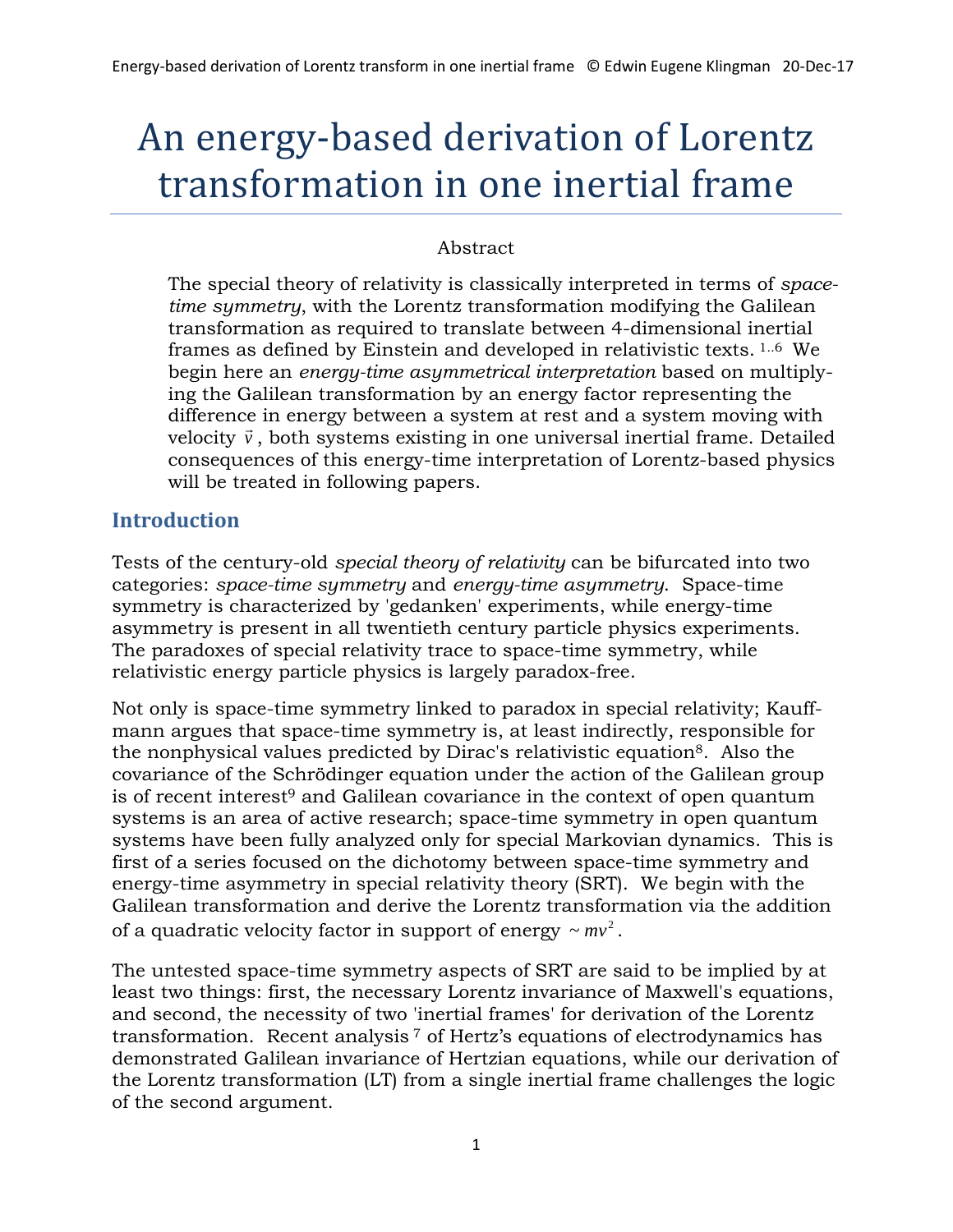# **Measuring distant objects in motion**

Since Galileo's time, the physics of moving objects has been based on specifying the position  $x'$  of an object, initially at position  $x$  at time  $t = 0$ , moving with velocity *v* for time *<sup>t</sup>* as

 $x' = x + vt$ .

This is the Galilean transformation.

When a distant object moves with velocity  $\vec{v}\,$  we can't touch or otherwise directly measure the size of the object. Einstein, addressing this problem, claimed to have spent considerable time imagining himself either *riding on* or *riding near* a beam of light, picturing himself as an observer in the 'photon's world'. In this way Einstein came to see moving objects as "other worlds" in which the laws of physics held; specifically Newton's laws of inertia. He framed his physics as '*inertial reference frames'* instead of as '*other physical worlds'*. Textbooks on special relativity often begin by defining *inertial reference frames*:

*"An inertial frame is one in which spatial relations, as determined by rigid scales at rest in the frame, are Euclidian and in which there exists a universal time…* [such that Newton's laws of inertia hold.]"Rindler, (p.5)

The texts derive a mathematical transformation between these separate worlds in relative motion, essentially based on a "standard unit of velocity" chosen to be the speed of light, *c* . In order for there to exist such a standard it must be the same in all worlds, and this is Einstein's first postulate, principle, or axiom:

*"The speed of light is constant in all inertial frames."*

For this to make sense, Einstein required a second principle:

*"The laws of physics are the same in all inertial frames."*

We will analyze these principles elsewhere. Many textbooks start with these principles, apply them to two inertial frames, and derive the relevant Lorentz transformation between the two worlds. The following derivation of the Lorentz transformation is based on only *one real world*, in which space and time exist, the speed of light is constant, and moving objects obey Newton's laws of inertia, in terms of a 3D Euclidian space coordinate system and a 1D axis of 'universal' or 'absolute' time, simultaneous throughout all space.

In our framework the speed of light represents the maximum speed for signals to transfer from one position in space to another; information about objects  $\frac{1}{2}$  moving with velocity  $\vec{v}$  cannot reach us faster than light, and this introduces artifacts that distort the remote measurements mathematically.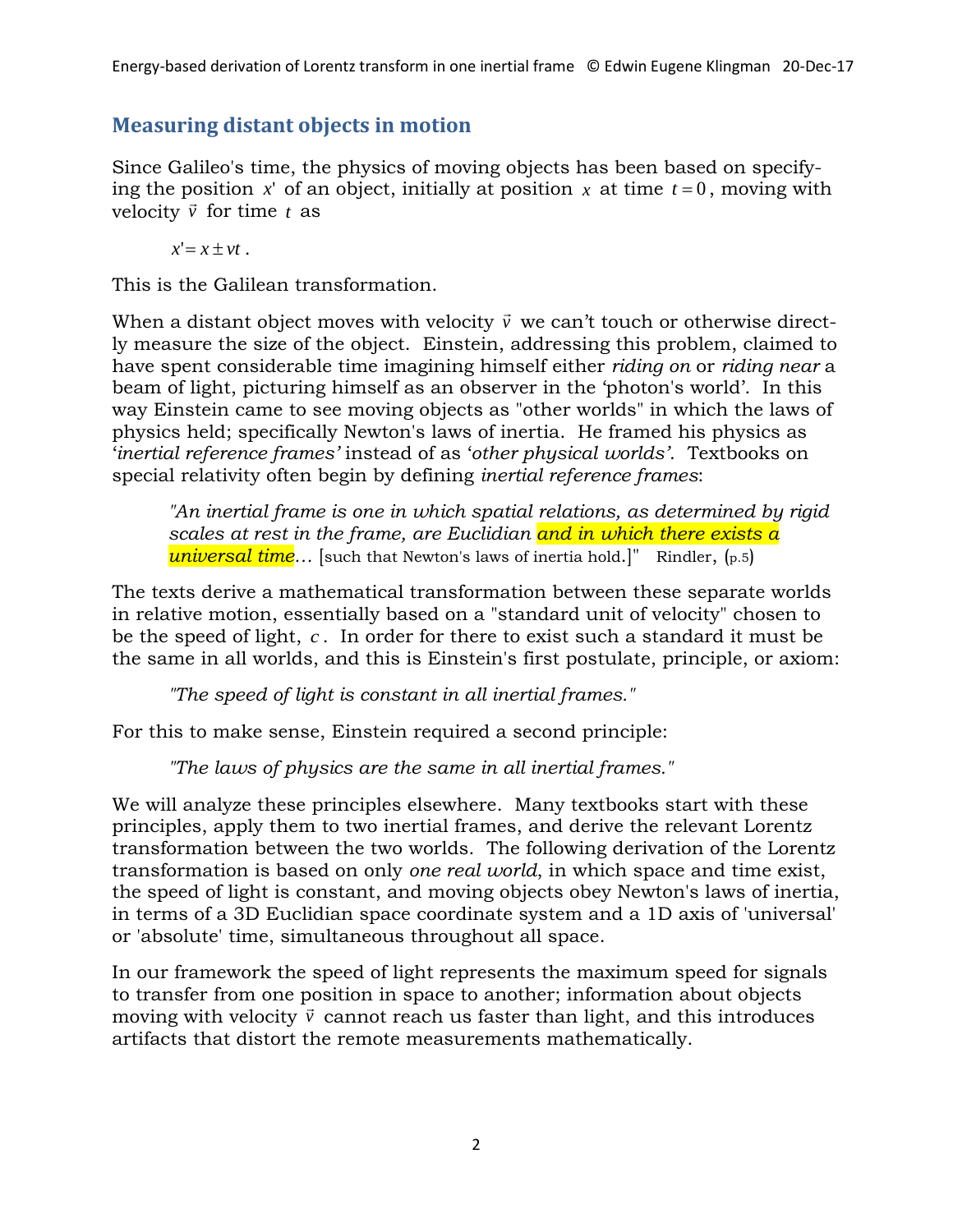The relevant transformations are:

 $x' = f(x, y, t)$  Galilean transformation  $x' = g(x, v, v^2, c, t)$  Lorentz transformation

where factor  $\gamma(v^2, c)$  connects the transformations:  $g(x, v, v^2, c, t) = \gamma(v^2, c) f(x, v, t)$ .

## **The Radar method of length measurement**

We cannot lay our hands on distant objects in motion, so w*e can't make direct measurements on objects moving relative to each other*. Einstein's *inertial reference frame* is a frame in which Newton's Laws hold, and onto which he projected a 4D coordinate system centered on a moving object. This is essentially a model of the real world in which physics problems have classically been solved, but Einstein added a second inertial frame corresponding to *another* real world. Assume only one inertial frame based on a radar station; the remote object is a rocket moving toward or away from the radar with velocity *v*. Despite that the rocket is moving entirely in the world of the radar, with time *t* and speed of light *c*, relativists often ask about time in the 'real world' of the rocket, which is *assumed to carry its own time with it.* This complication changes the problem into Einstein's multiple world formulation, obscuring the simple 'one real world' energy basis of our derivation of the Lorentz transformation. In particular, a relativist, seeing time *t* in an equation, can become confused over exactly what *t* represents. In our derivation *t* represents the universal time of the inertial frame of the radar station, and parameter *t* stands for this universal time. For example,  $x = ct$  represents the position of the wave front of light starting at  $t = 0$ and traveling with speed *c* for time *t*. To specify a *specific* distance, say  $x' = L$ , we will use a specific timestamp or reading of the clock, such that  $x' = ct' = L$ . That is, *unlabeled* values of *t* represent the universal time parameter in the radar's inertial frame, while primed values *t*′, *t*′′ , or subscripted values represent specific readings of the stopwatch that starts at  $t = 0$  and runs until stopped at  $t = t'$ . So an equation with unlabeled  $t$  is a dynamic time relation, while primed values of *t* represent time measurement values.

We formulate the problem in one inertial frame, corresponding to the real world in which both our radar and the moving object we wish to measure are located. This has the advantage of utilizing only one clock, whereas Einstein's method requires at least two separate clocks. The radar emits electromagnetic pulses at a known time and place, and receives reflected pulses from objects moving with respect to our radar transmitter/receiver. The clock is used to time the duration of the signal from transmission to reception; a pulse is sent at time  $t_1$ , an echo arrives back at  $t_2$ ; the instant of reflection is found by  $\tau = (t_1 + t_2)/2$ ; the radial distance by  $r = c(t_2 - t_1)/2$ .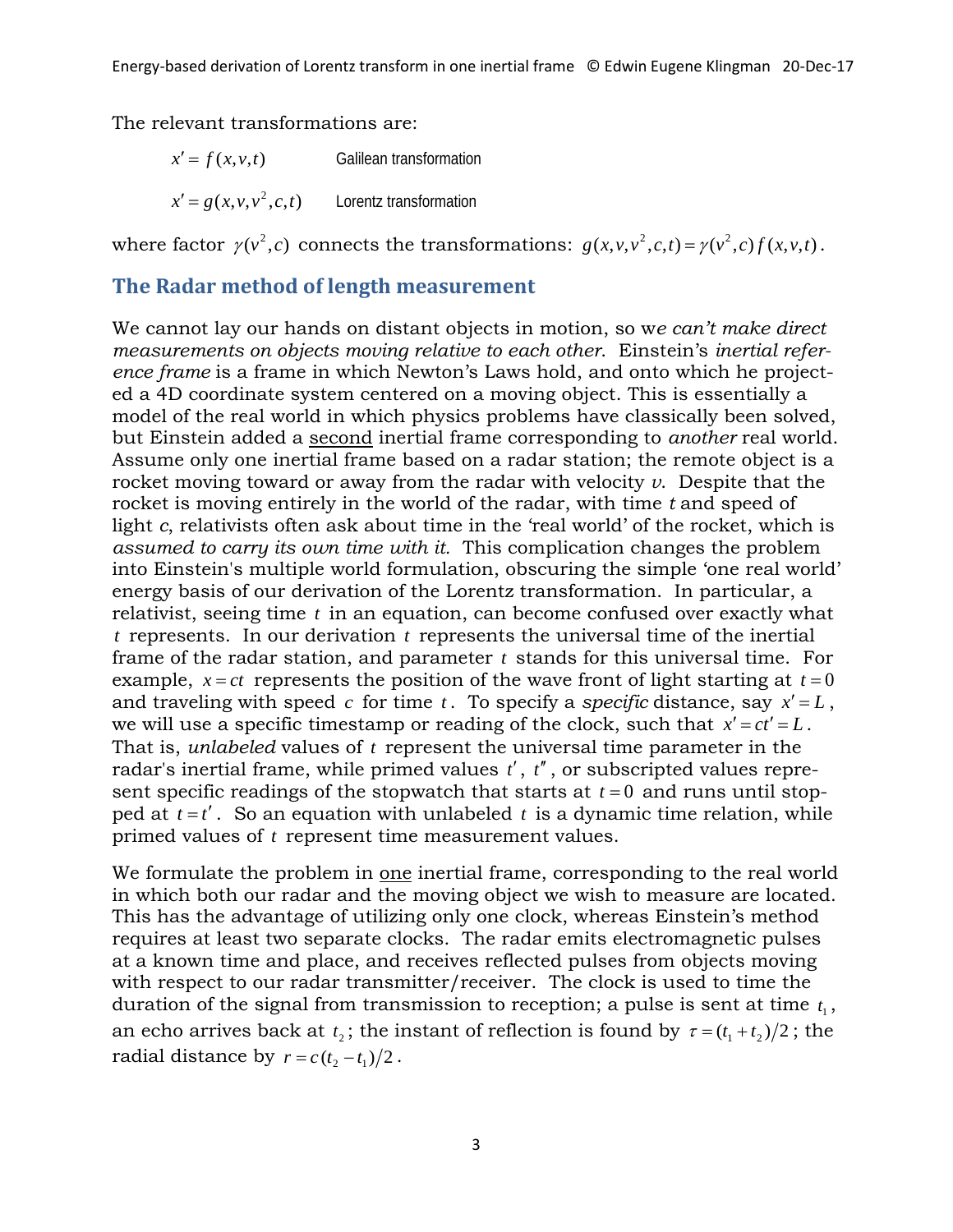The radar method works as follows: First, assume that we are calibrating the radar clock by putting a rocket of known length  $x_1 - x_0 = L$  on a test stand, with the nose of the rocket a known distance  $x_0$  from the radar:



Fig 1. The emitted radar pulse strikes the nose of the rocket and reflects, yielding position  $x<sub>0</sub>$  at *t* = 0 after analysis. The pulse moves at speed *c* toward the tail fin at  $x_1$  thus  $x' = ct' = L$ .

Since the nose-to-tail-fin length of the rocket is  $x_1 - x_0 = L$  we measure from the nose  $(x_0, t=0)$  as the rocket is stationary with respect to the radar,  $v=0$ . As *L* is a measure of the units scale, and physics does not depend on our chosen scale, we could choose  $L=1$ , the normalized rocket unit length so  $|x_1 - x_0| = 1$ . The *rest measurement*,  $t' = L/c$  allows calibration of our radar clock based on *c*.



Fig 2. The emitted radar pulse strikes the nose of the rocket and reflects, yielding position  $x<sub>0</sub>$  at  $t = 0$  after analysis. The rocket moves forward with velocity  $\vec{v}$  while the pulse moves toward the tail fin at  $x_1$ . The radar pulse meets the tail at position  $x''$  at time  $t''$ , such that  $x'' < L$ .

Having calibrated the radar's clock, measuring universal time in the radar's inertial frame, we now treat the rocket in motion with velocity *v* with respect to the radar (Fig 2). As the nose-to-tail-fin length of the rocket is  $x_1 - x_0 = L$  we measure from the nose  $(x_0, t=0)$  as the rocket moves toward the radar with velocity  $v$ . At time  $t''$  radar sees the tail, which has moved forward distance *vt*′′ while the pulse has traveled *ct*′′, hence, as is clear from Fig 2,

$$
(c + v) t'' = L.
$$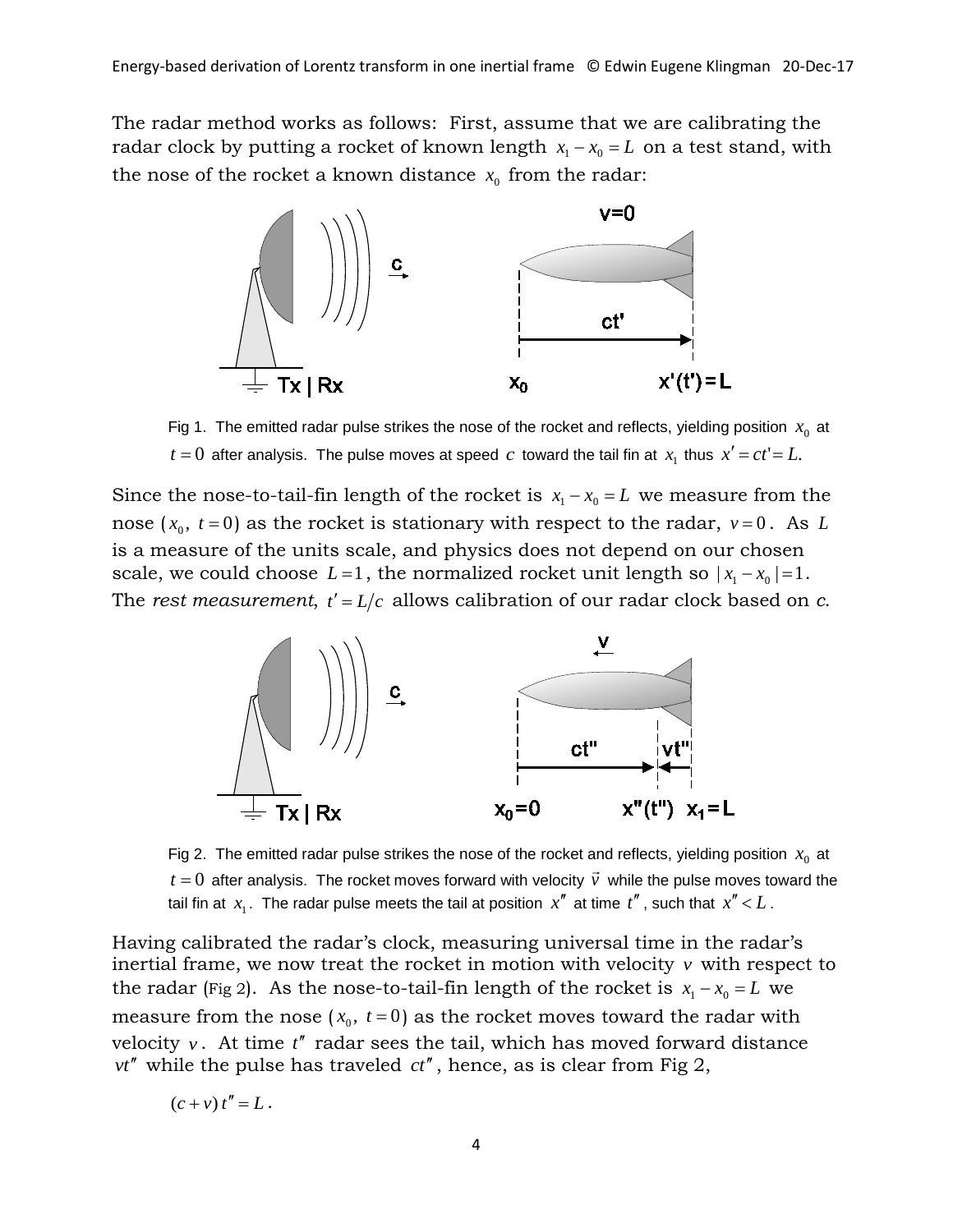If the rocket is stationary with respect to the radar, the pulse will travel length  $x_1 - x_0 = L$  in time *t'*, so  $ct' = L$ . If the rocket is moving toward the radar with velocity  $+\vec{v}$ , then the radar wave front will strike the nose at  $x_0$ , but while the wave front moves toward the tail fin at  $x_1 (= L)$  the tail fin is moving toward the radar with velocity  $+\vec{v}$ . Thus the wave front will encounter the tail fin at  $x'' = L - vt''$  at time  $t'' < t'$ . If the radar pulse has traveled for time  $t''$  with speed *c*, then the total distance involved is  $ct'' + vt'' = |x_1 - x_0| = L$ , which is also the distance  $ct' = L$  that would be measured when  $v = 0$ . Hence equation (1):

$$
ct' = (c + v)t'' = L \implies t'' = \frac{L}{c + v}
$$
 rocket moving toward us (1)

If the rocket is moving away from the radar the wave front will strike the rocket then continue toward the far end of the rocket. But the far end will be moving away with velocity  $-\vec{v}$ , thus, in order to reach the far end of the rocket, the radar pulse must travel the entire length of the rocket  $x_1 - x_0 = L$  plus the extra distance moved:  $vt$ <sup>*'''*</sup>. Hence equation (2):



Fig 3. Radar pulses hit the tail of the rocket and reflect. While the wavefront continues to travel rig 5. Radar puises nit the tail of the rocket and reliect. Wrille the waverforitier<br>toward the nose, the nose moves away with velocity  $-\vec{v}$  (relative to Fig 2.)

Equations (1) and (2) simply equate the lengths traveled when the pulse reaches the far end of the rocket to the length of the rocket when it is not moving  $ct' = L$ and the times *t*′, *t*′′ and *t*′′′ represent the times the radar pulse reaches the far end (relative to  $t = 0$ , the time the radar pulse strikes the near end of the rocket ) when the rocket is stationary or is traveling toward and away from the radar respectively. These relations are easily seen from figures 1, 2 and 3.

The assumptions underlying the derivation of equations (1) and (2) are based on Euclidian space and time in the 'inertial frame' of the radar. *There is no other inertial frame involved* (in the Einsteinian sense). The rocket is simply an object that obeys Newton's laws of inertia in the radar's inertial frame. Rocket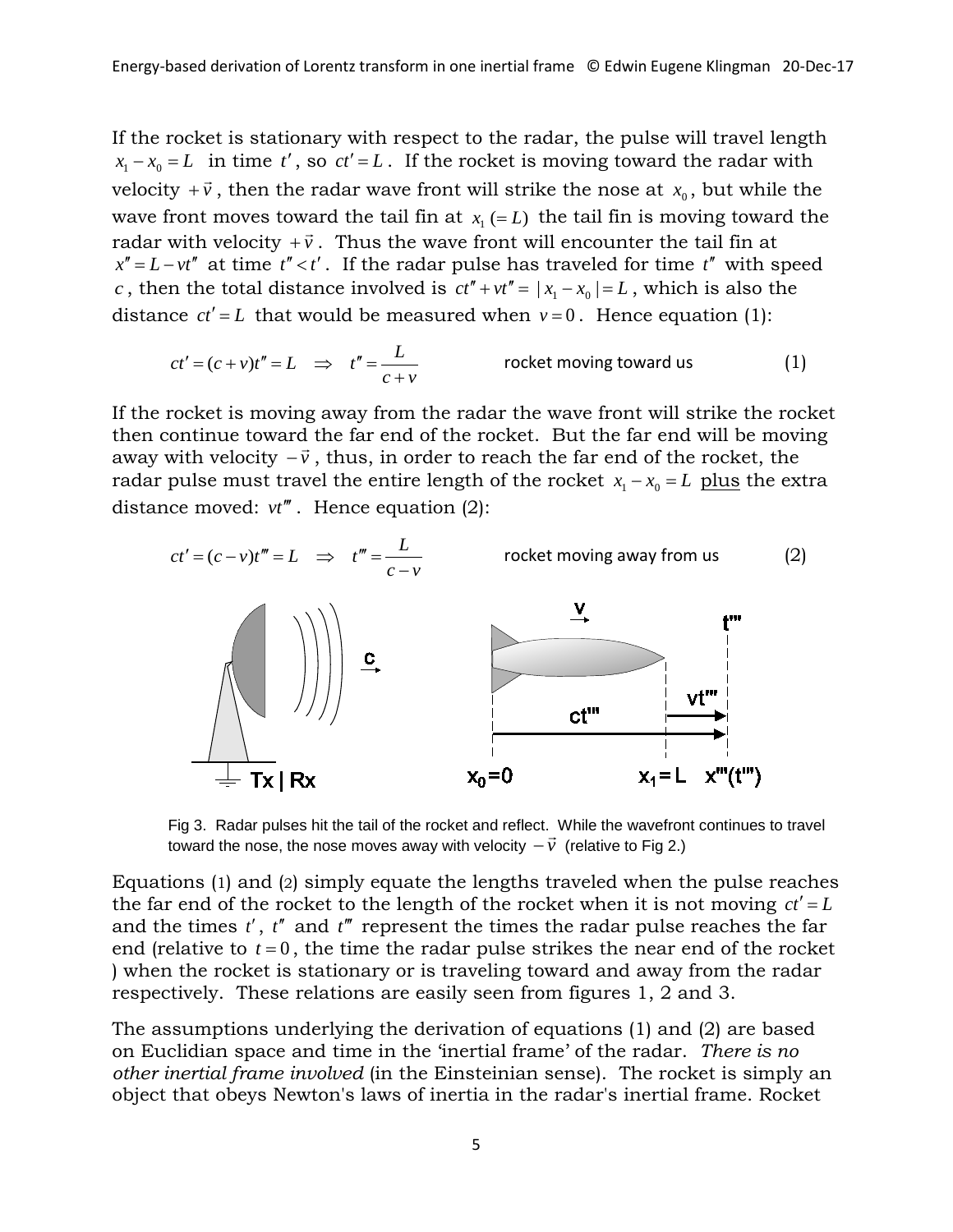speed and the speed of light are given relative to the radar system. The goal is to analyze the system in terms of measurements of the moving object when the speed of light is considered finite. From equations (1) and (2) we find:

$$
t' = \frac{c+v}{c}t'' \quad = \quad \left(1+\frac{v}{c}\right)t'' \quad \text{and} \quad t' = \frac{c-v}{c}t''' \quad = \quad \left(1-\frac{v}{c}\right)t''' \tag{3.4}
$$

We see from figure 2 that the measured length of the rocket,  $x''$ , approaching the radar is apparently shorter than the actual rocket length and is a function of rocket speed *v* and speed of light *c*. We desire a function  $\alpha(v,c)$  to represent this 'contraction' so we postulate that

$$
x'' = \alpha(v, c) L.
$$

From figure 3 we see that the apparent length  $x''$  *increases* when the rocket is moving away from the radar, also a function of  $v$  and  $c$ . The Doppler-like radar effect 'stretches the length' when the rocket moves away with opposite velocity. We desire that the same function  $\alpha$  be used when the rocket recedes from the radar, that is, when the velocity changes sign, and we write this as:

$$
x''' = \alpha(-v, c) L.
$$

We attempt to solve for  $\alpha(v,c)$ . The three lengths of interest in this problem are:

| $x' = L = ct'$    | length of stationary rocket           | $v \equiv 0$ , | $x' \equiv L$ |
|-------------------|---------------------------------------|----------------|---------------|
| $x'' = L - vt''$  | apparent length of approaching rocket | $x'' < L$      |               |
| $x''' = L + vt''$ | apparent length of receding rocket    | $x''' > L$     |               |

From the above equations and figures we replace  $t''$  and  $t'''$  with expressions from equations (1) and (2):

$$
x'' = L - vt'' = L - \frac{vL}{c + v} = \frac{L}{1 + v/c} = \alpha (+v)L
$$
\n(7)

$$
x''' = L + vt''' = L + \frac{vL}{c - v} = \frac{L}{1 - v/c} = \alpha(-v)L
$$
\n(8)

From this we have obtained:

$$
\alpha(+v) = \frac{1}{1+v/c} \tag{9}
$$

$$
\alpha(-\nu) = \frac{1}{1 - \nu/c} \tag{10}
$$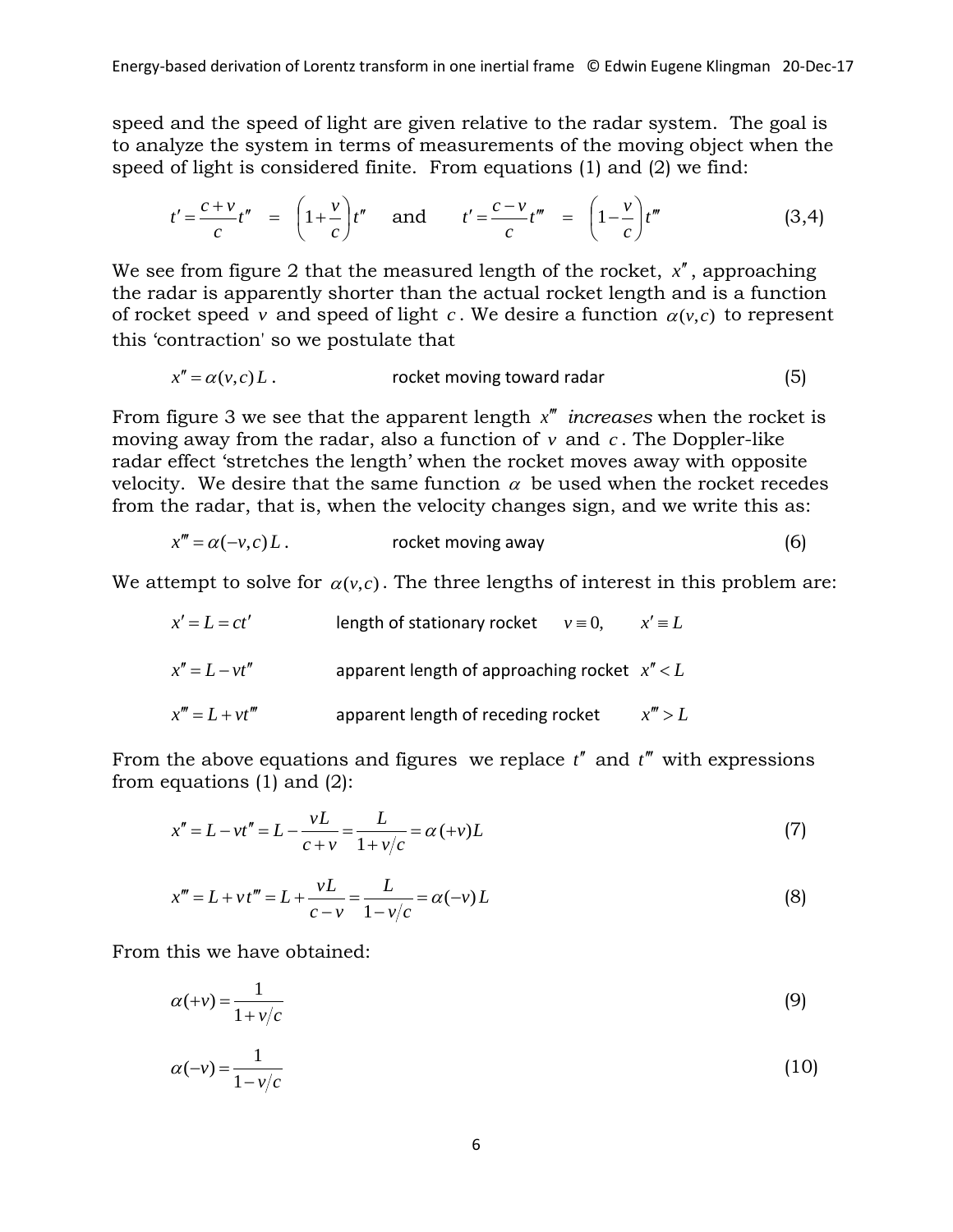These functions describe apparent length contraction or expansion for a rocket approaching and receding from the radar. This does *not* imply actual physical contraction, only Galilean-based addition of rocket and light speeds. Lorentz length contraction has never been experimentally tested  $^{11}$ , while relativistic energy and momentum and relativistic "time dilation" have been demonstrated countless times in particle physics. Note that, when we replace *L* with *x* in equations (7) and (8), we have the Galilean transformation:  $x = x'' + vt''$ .

The Galilean transformation  $x' = x - vt$  works for any  $0 \le v \le c$  in one real world. Einstein *imagined a second real world moving with an object located in our real world* and created a model of the second real world by adding another *universal time* to a moving system in which Newton's laws of inertia are assumed to hold. He postulated that the speed of light is constant in the second world, independent of its velocity with respect to our real world. Since each world spans time and space, any point in the second world's coordinate space,  $(x', y', z', t')$  exists with coordinate  $(x, y, z, t)$  in our real world, and the coordinates can be transformed into each other via a Lorentz transformation, requiring only that we give up the idea of simultaneity, i.e., accept the imposition or projection of a second time dimension into our universe.

## **Modify Galilean transformation to incorporate energy dependence**

The *relativity* of radar-based measurements shows apparent length contraction associated with the derivation of the Galilean transformation of spatial coordinassociated with the derivation of the daillean transformation of spatial coordin-<br>ates based on velocity  $\vec{v}$  and universal time *t. Space-time relativity* is based on  $\vec{v}$  and is independent of energy  $\sim mv^2$ . Key to space-time symmetry is Einstein's decision to transform the moving object into a 'rest frame' in the second inertial system. From the energy-time perspective, this  $v = 0$  aspect defines the 'ground state' of the kinetic energy associated with this inertial reference frame:  $mv^2 = 0$ . The moving object seen by the observer in the rest frame has velocity v, so the energy is  $\sim mv^2$ . The difference in energy of the two systems is proportional to  $\Delta (mv^2) = m \Delta (v^2) = m(v^2 - 0^2) = mv^2$ . This relation is independent of the mass, so we summarize the relation as

$$
\Delta v^2 = (v^2 - 0^2) = v^2.
$$

In terms of relative energies of particles in inertial frames, Einstein essentially set up the simplest possible formulation in terms of the differentials from the *ground state* or *rest frame* energy such that, since rest frame velocity is zero, the above relation always holds.

Consider the idea: modulo  $mc^2$ . *Modulo*  $mc^2$  means that if a particle's energy exceeds  $mc<sup>2</sup>$  a new particle can be created, significantly changing the physics that we started with. So we limit our immediate concern to particle energies  $\sim mv^2$  for  $0 \le v < c$ , hence  $mv^2/mc^2 < 1$ .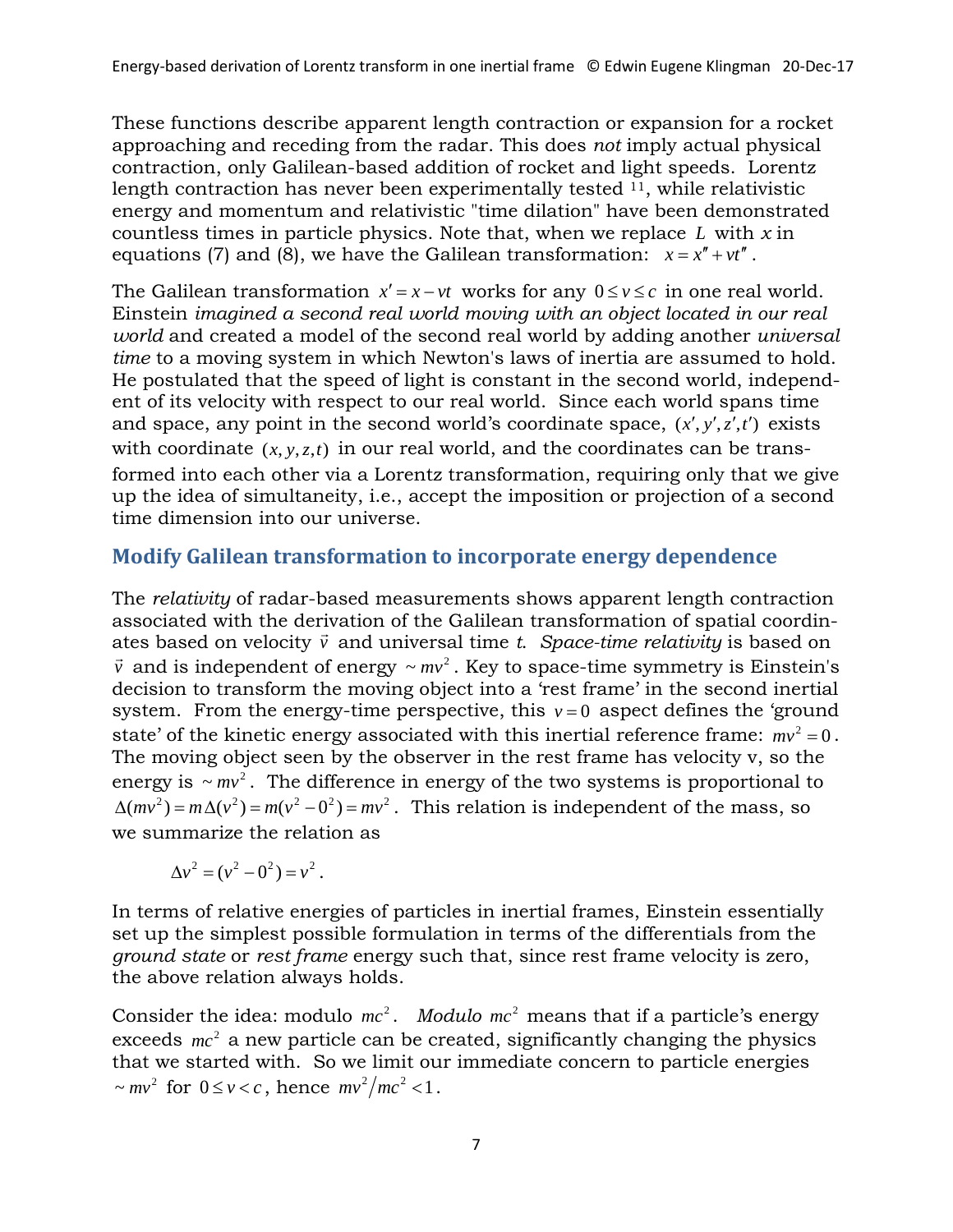The need for the Lorentz transformation arose in 20<sup>th</sup> century particle physics. *Measurement of length* using light speed signals yields apparent length contraction, but *remains Galilean in nature*, having no energy dependence. We wish to derive the Lorentz transformation required for particle physics while limiting our universe to *one inertial frame*, that is, one Euclidean 3-space [which can be rotated] and one universal time dimension [which cannot]. Adding an energy dependent factor  $\beta$ ( $mv^2$ ) modulo  $mc^2$  to the Galilean translation  $f(x, v, t)$  yields

$$
g(x, v, v^{2}, c, t) = \gamma (mv^{2}/mc^{2}) f(x, v, t).
$$

*We view the Lorentz modification to the Galilean transformation not as a function of velocity, but of energy*  $\sim v^2$  *and we imply that a Lorentz transformation describes an energy-phenomenon rather than a strictly spacetranslational phenomenon.* 

We argue that particle physics of the twentieth century provides convincing proofs that Lorentz is needed in our real world: Galilean covariance (translation and boost) forces non-unitary dynamics to produce *an infinite growth of the system's energy on long timescales*, hence Galilean covariant maps yield a good approximation that can be used in experiments that run for sufficiently short times<sup>9</sup>. To derive the Lorentz transformation from our radar model we include a quadratic power of velocity to support  $mv^2$ -dependent energy, one that reduces to the identity function when  $c \rightarrow \infty$ .

$$
\xi(v,c) = \beta(v^2,c)\alpha(+v), \qquad \beta(v^2,\infty) = 1 \tag{11}
$$

We apply Rindler's<sup>1</sup> statement that "The inverse of a Lorentz transformation is *another Lorentz transformation, with parameter −* $\vec{v}$  *instead of*  $\vec{v}$ *." We use this* to define a transformation (11) and its inverse:

$$
\xi^{-1}(v,c) = \beta(v^2,c)\alpha(-v) \,. \tag{12}
$$

Although it is not always the case that an inverse is identical to a reciprocal, we intuit that this is the case here, since we aim for a known transformation. So dividing equation (11) by the inverse transformation (12) we obtain

$$
\frac{\xi(v,c)}{\xi^{-1}(v,c)} = \frac{\beta(v^2,c)\alpha(+v)}{\beta(v^2,c)\alpha(-v)} = \frac{1-v/c}{1+v/c}
$$
\n(13)

hence:

$$
\xi^2 = \frac{1 - \frac{v}{c}}{1 + \frac{v}{c}} = \frac{\left(1 - \frac{v}{c}\right)^2}{\left(1 - \frac{v^2}{c^2}\right)} \implies \xi(v, c) = \frac{1 - v/c}{\sqrt{1 - v^2/c^2}}, \quad \xi^{-1}(v, c) = \frac{1 + v/c}{\sqrt{1 - v^2/c^2}} \tag{14}
$$

Inserting this into the formula for translating an arbitrary length  $x$  to  $x'$ :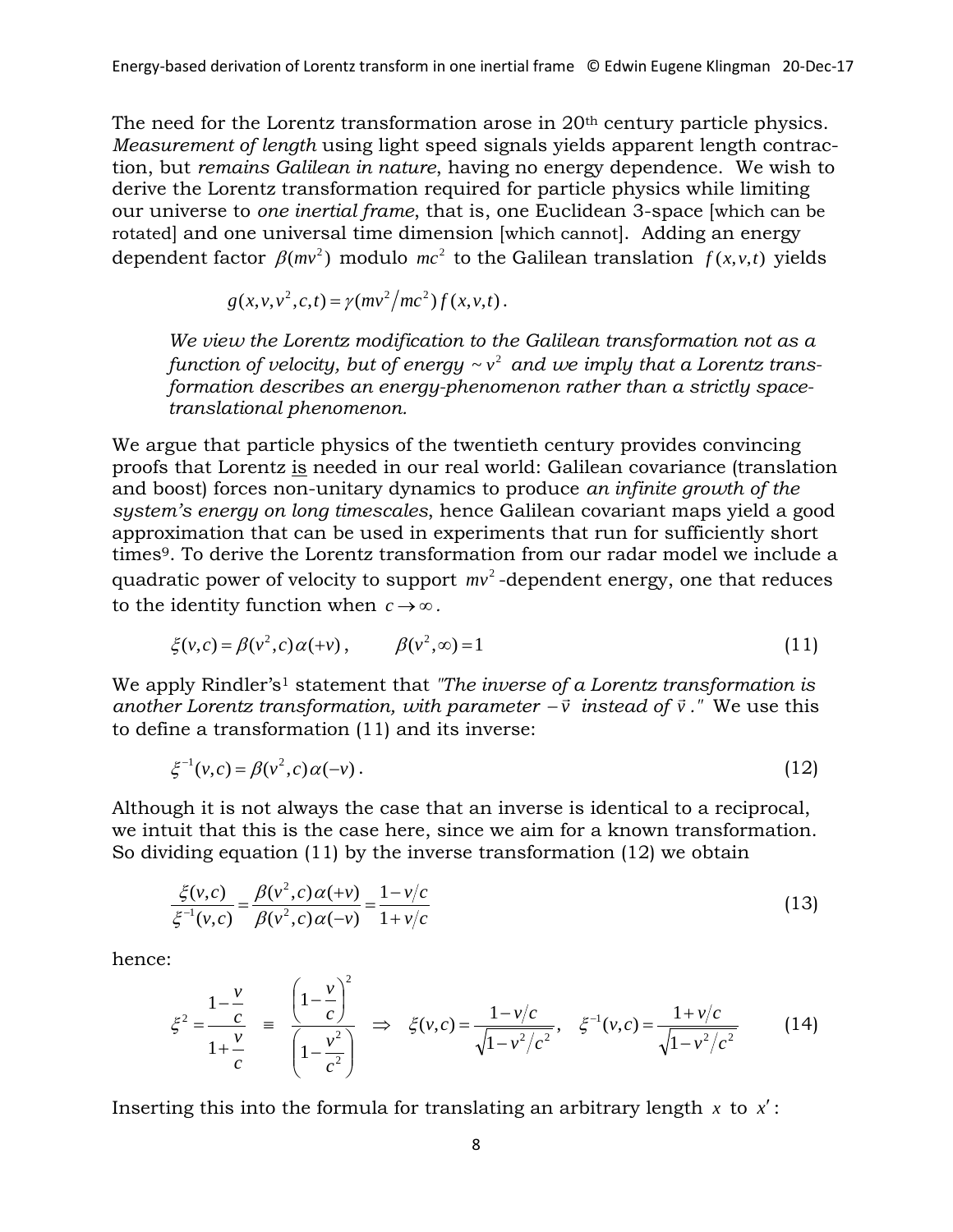$$
x' = \xi x = \frac{x - \frac{vx}{c}}{\sqrt{1 - \frac{v^2}{c^2}}}
$$
(15)

We define  $\gamma(v^2, c) = (1 - v^2/c^2)^{-1/2}$  and since parameter  $x = ct$  then  $t = x/c$  yields:

$$
x' = \gamma (x - vt)
$$
 The Lorentz transformation: 
$$
\frac{x' = \gamma (x - vt)}{x' = \gamma (x - vt)}
$$
 (16)

We check the other option:  $x'' = ct''$ ,  $v \to -v \implies x = \gamma x'' = \frac{x'' - (-v)x''}{\sqrt{1 - v^2/c^2}}$  $v^2/c$  $x = \gamma x'' = \frac{x'' - (-v) x''/c}{\sqrt{1 - v^2/c^2}}$  $\Rightarrow x = \gamma x'' = \frac{x'' - (-\nu) x''}{\sqrt{(\nu - \nu)^2}}$ 

$$
x = \gamma(x'' + vt'')
$$
 The inverse Lorentz transformation:  $x = \gamma(x' + vt')$  (17)

Deriving the Lorentz transformation from a second-order velocity modification of the Galilean transformation satisfies  $g(x, v, v^2, c, t) = \gamma(v^2, c) f(x, v, t)$  if  $f(x, v, t)$  is the Galilean transformation  $x' = x - vt$  and  $g(x, y, c, t)$  the Lorentz transformation  $x' = \gamma(x - vt)$ . Despite the *never-tested length contraction* implied by Lorentz, the energy-time interpretation is compatible with experimental physics of the 20th century yet avoids the paradoxes and logical nonsense of space-time symmetry. We use positive velocity to derive the function  $\beta(v^2, c)$  from (9,11,14):

$$
\xi(v, c) = \beta(v^2, c)\alpha(+v) \quad \Rightarrow \quad \frac{\beta}{1 + v/c} = \frac{1 - v/c}{\sqrt{1 - v^2/c^2}} \quad \Rightarrow \quad \beta = \sqrt{1 - mv^2/mc^2} \tag{18}
$$

and change the sign of the velocity to derive the  $\beta(v^2, c)$  from eqns (10,12,14):

$$
\xi^{-1}(v,c) = \beta(v^2,c)\alpha(-v) \quad \Rightarrow \quad \frac{\beta}{1 - v/c} = \frac{1 + v/c}{\sqrt{1 - v^2/c^2}} \quad \Rightarrow \quad \beta = \sqrt{1 - mv^2/mc^2} \tag{19}
$$

We have thus mapped the radar measurement model into the Lorentz transformation, providing the *necessary energy modification*  $\beta(v^2, c)$  required for relativistic particle physics. A quick check:

$$
\xi(v,c) = \frac{1 - v/c}{\sqrt{1 - v^2/c^2}} \times \left(\frac{1 + v/c}{1 + v/c}\right) \implies \frac{\sqrt{1 - v^2/c^2}}{1 + v/c} = \beta(v^2)\alpha(+v)
$$
(20)

Only one coordinate system is used in our 'one world' derivation of the Lorentz transformation, and only energy arguments used to justify the derivation. A coordinate-free version of special relativity is Hestenes' '*Space-Time Algebra'*.10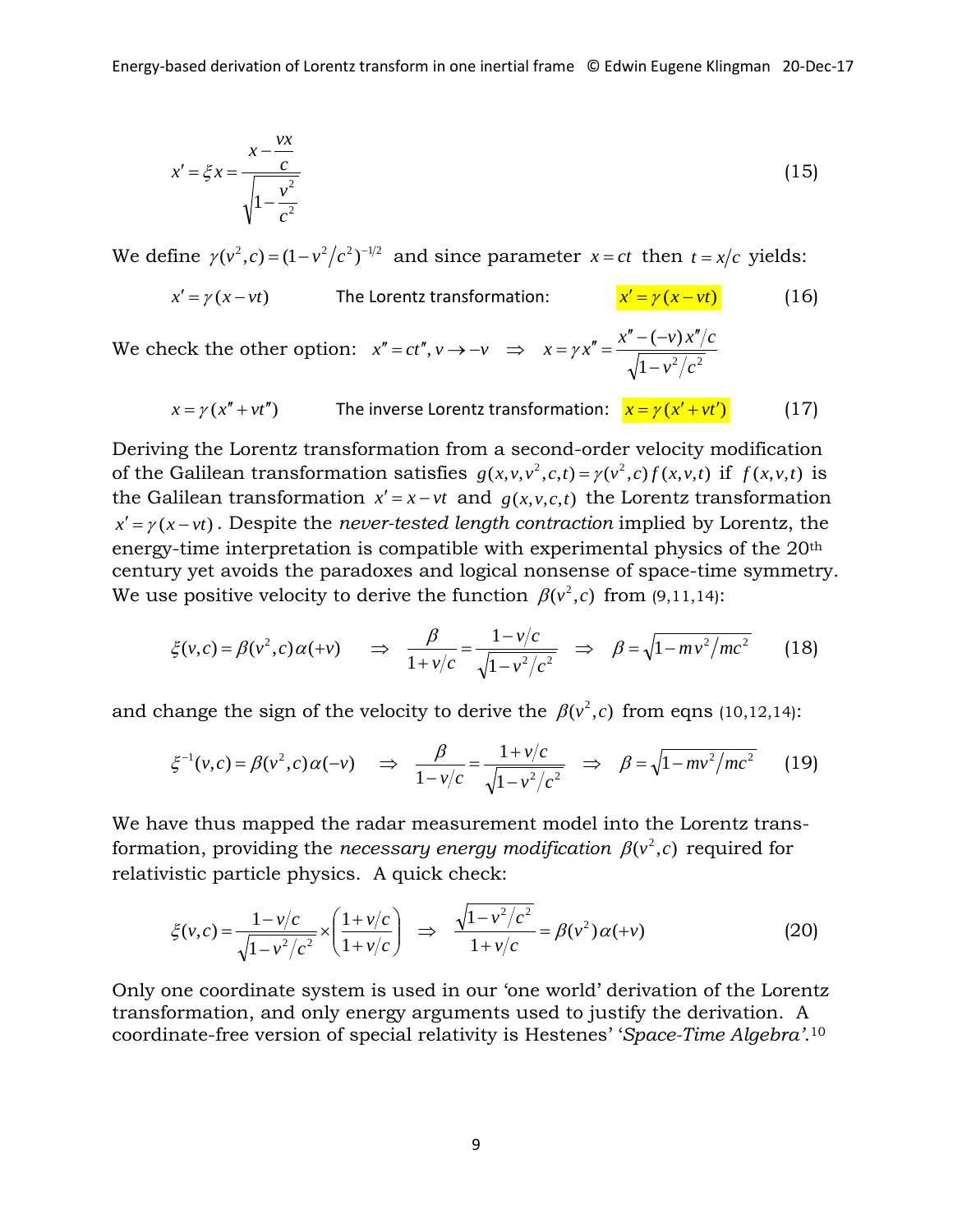We contrast this with the latest text on *Special Relativity* <sup>12</sup> in which Susskind derives the Lorentz transform and *assumes* the existence of multiple time axes (multiple 'real worlds'), and, given two or more 4D-coordinate systems, says:

*"The obvious question is how do we go from one description to the other?"*

In other words, how do we go from the real world with space and time  $(x, y, z, t)$ to another world with space and time  $(x', y', z', t')$  he has attached to an object moving with velocity  $\vec{v}$  in the  $(x, y, z, t)$  world. This object is considered 'at rest',  $v = 0$ , in the second world,  $(x', y', z', t')$ .

Since we assume that only one time dimension exists, we have  $t' = t$ . An object Since we assume that  $\frac{\partial \mathbf{n} \cdot \partial \mathbf{n}}{\partial \mathbf{n}}$  one time uniclessible cases, we have  $\mathbf{i} = \mathbf{i}$ . An objection moving with velocity  $\vec{v}$  in this world can be considered to move with velocity  $v = 0$  in the moving space coordinates, but this does not change the universal nature of time. It does however change the kinetic energy  $\sim mv^2$  when  $\vec{v}$  is considered zero, so the energy-based Lorentz transformation transforms between  $(x, y, z, t, v^2)$  and  $(x', y', z', t, v^2 = 0)$  energies. We then append energy factor  $\sim v^2$  to the Galilean space-time transformation. As Susskind never mentions energy he must explain the v<sup>2</sup>-factor as s*pace-time symmetry* of left and right:

*"To summarize, writing*  $f(v^2)$  *instead of*  $f(v)$  *emphasizes the point that there is no preferred direction in space."*

Of course, since special relativity precludes gravity, there is no preferred local direction. Nevertheless, Susskind can't yet solve for  $f(v^2)$ , so he adds another factor, which he introduces as  $g(v^2)$  in the *t'* transformation. He justifies this by "*inverting the roles of x and t* " [consistent with the "symmetry" of space and time.] He now has *two functions and two equations* and applies initial conditions, light ray paths, and Einstein's principle that speed of light is the same to conclude:

$$
f(v^2) = g(v^2). \tag{21}
$$

But this still isn't enough to solve for  $f(v^2)$  so he argues "*no preferred direction*" or "*space-time symmetry*", claiming to "*reason about the physical relationships between the two reference frames*".

Finally he argues his way (saying "*this may seem circular*") into a *'tedious but straightforward*' algebra to obtain

$$
f(v^2) = \frac{1}{\sqrt{1 - v^2/c^2}},
$$
\n(22)

claiming "*this is the way Einstein did it*."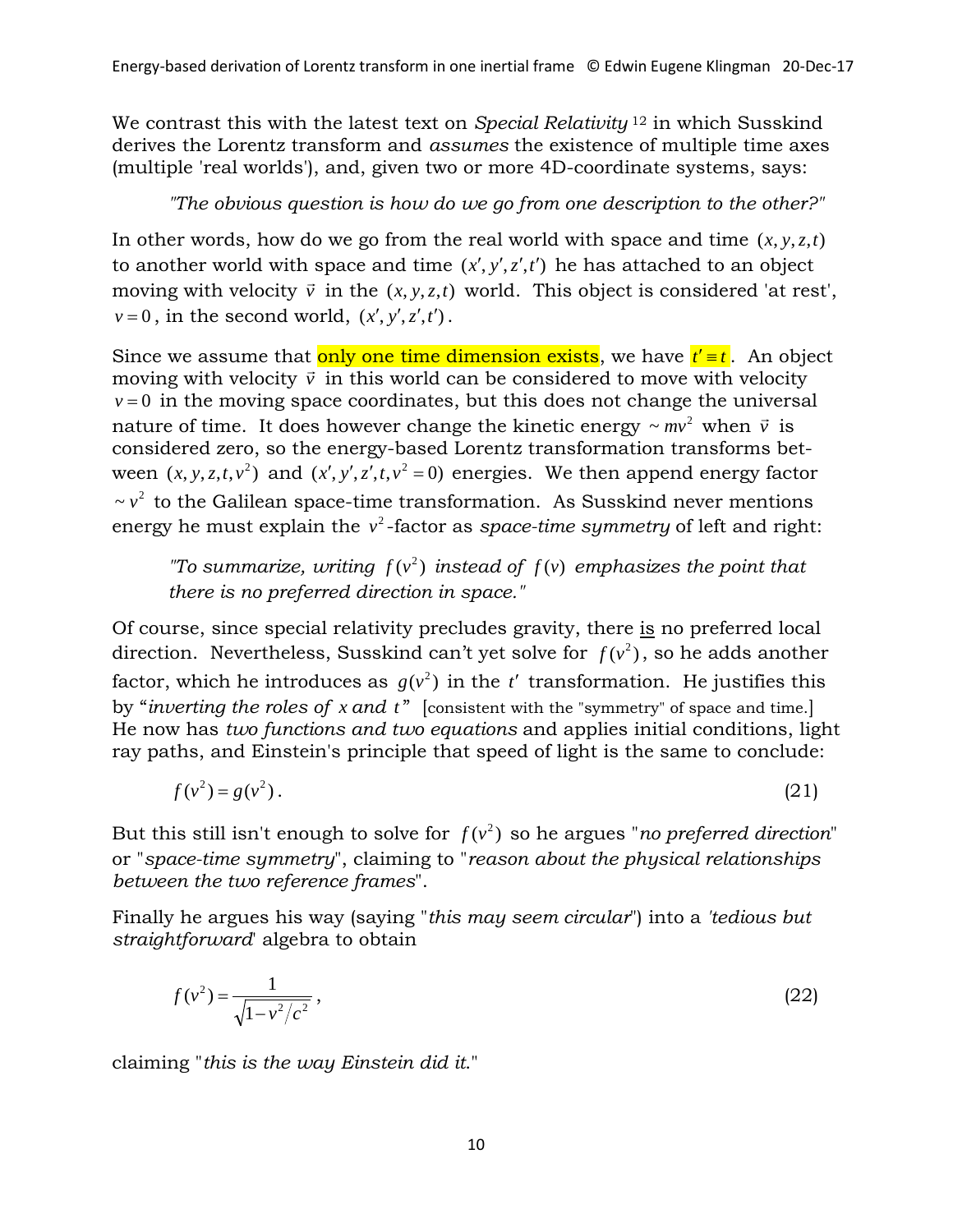# **Our energy-based approach**

We can reject space-time symmetry as nonsense, and still know that *relativistic particle physics energy relations* have demonstrated the relevance of the Lorentz transformation to energy. So we reason that an energy factor should be applied to the Galilean space-time translation, implying a quadratic factor  $\,\beta({\rm v}^{\rm 2})$ . As we wish to end up with the Lorentz transformation, we use the known fact  $1$  that

*"The inverse of the Lorentz transformation is another Lorentz transformation with parameter*  $-\nu$  *instead of*  $+\nu$ *."* 

We therefore define the inverse function accordingly.

$$
\xi = \beta(v^2)\alpha(+v) \qquad \text{and} \qquad \xi^{-1} = \beta(v^2)\alpha(-v) \tag{23}
$$

The assumption of "*inverse as reciprocal*" works, but is not guaranteed, therefore we use an approach that is guaranteed:  $\zeta \zeta^{-1} = 1$ 

$$
\xi \xi^{-1} = 1 = \beta^2 \alpha(+v) \alpha(-v) \tag{24}
$$

$$
\beta^2 = \left(1 + \frac{v}{c}\right)\left(1 - \frac{v}{c}\right) \Rightarrow \beta = \sqrt{1 - \frac{v^2}{c^2}}
$$
\n(25)

$$
\xi = \beta \alpha (+v) = \frac{\sqrt{1 - v^2/c^2}}{1 + v/c} \left( \frac{1 - v/c}{1 - v/c} \right) \implies \frac{1}{\sqrt{1 - v^2/c^2}} (1 - v/c) \tag{26}
$$

Recognizing the Lorentz transformation as necessary for relativistic energies, we apply an energy-based factor to the Galilean space-time translation, and ask how to obtain the desired factor to yield the Lorentz transformation, making use of the inversion property of the transformation.

Susskind uses Einstein's unphysical principles to argue physically to obtain the Lorentz transformation with no mention of energy, but with an insistence on multiple time dimensions as physically real. He states:

*"…Newton could not have known … that in going from one inertial frame to another, the space and time coordinates get mixed up with each other."* 

As we have shown, this non-physical assumption is based on the erroneous idea of multiple time frames. The derivation of the Lorentz transformation in a *single* inertial frame, based on the difference in energy between a 'rest' object single incrual hand, based on the underline in energy between a rest object<br>and an object moving with velocity  $\vec{v}$ , implies no such nonsense. And most of 20th century particle physics occurs in particle collisions at a *point* in time and space, where the time is obviously the same for each frame at the given point.

Next we derive *apparent time dilation* based on *radar*-type time measurement.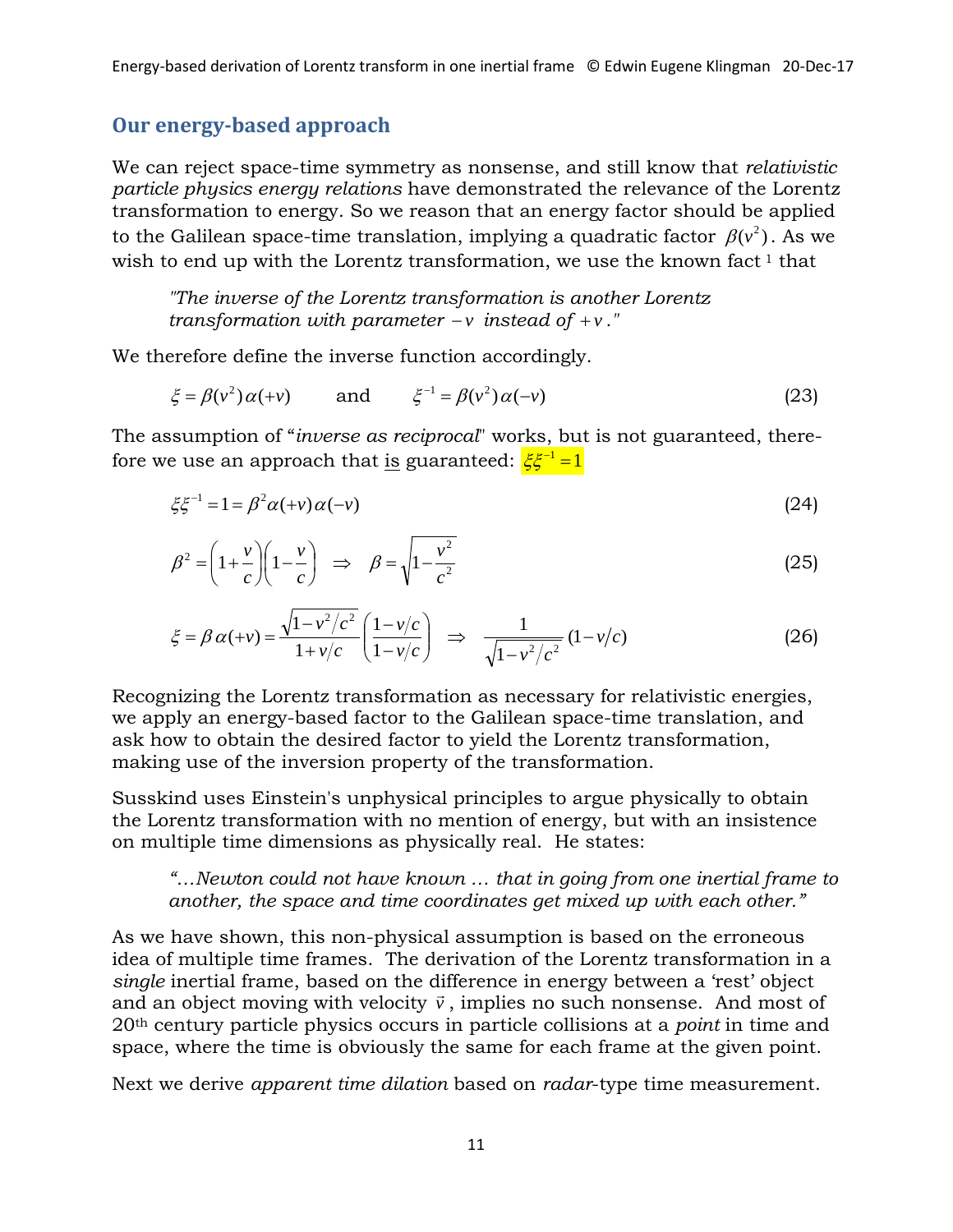## **The Radar measurement of time**

To measure time with a radar emitter/detector, we place the radar on the floor and a reflector on the ceiling a known distance  $L/2$  above the floor. The light is emitted and travels to a mirror,  $L/2$  distance above the floor, then travels back to the detector on the floor. The travel time is distance/speed. In the stationary (rest) frame the distance is twice  $L/2$  and the travel time is  $t = L/c$ :



Fig 4. The same radar pulses, reflected from a mirror a known distance from the transmitter, establish a 'clock tick'. If the radar is in motion the time will appear to slow down with respect to measurement of time in the rest frame.

In the moving case the light still travels at the speed of light, but the mirror and detector are moving with velocity  $\vec{v}$ . Thus the effective speed  $\vec{u}$  to travel distance  $L/2$  is given by  $c^2 = v^2 + u^2 \implies u = \sqrt{c^2 - v^2} = c\sqrt{1 - v^2/c^2}$ .

In this moving case the 'equivalent' clock tick is

$$
\tau = \frac{L}{u} = \frac{1}{\sqrt{1 - v^2/c^2}} \left(\frac{L}{c}\right) = \gamma t \tag{27}
$$

where  $\gamma = (1 - v^2/c^2)^{-1/2}$ . As  $\tau = \gamma t$  the tick of the moving clock,  $\tau$ , is greater than the tick of the rest clock, *t*, hence moving clocks "run slower" than rest clocks. Note that, like our radar-based length contraction, *time dilation is 'apparent'.*

$$
d\tau = \gamma \, dt \quad \Rightarrow \quad \frac{d\tau}{dt} = \gamma \qquad \text{and} \qquad \frac{dt}{d\tau} = \sqrt{1 - \frac{v^2}{c^2}} \,. \tag{28}
$$

The proper time  $\tau$  is Lorentz invariant:  $(d\tau)^2 = (dt)^2 - \left(\frac{|u\tau|^2}{c^2}\right)^2$ J  $\setminus$  $\overline{\phantom{a}}$  $\setminus$  $(d\tau)^2 = (dt)^2 - \left(\frac{|d\vec{r}|^2}{c^2}\right)$ *c*  $d\tau$ <sup>2</sup> =  $(dt)^2 - \left(\frac{d\vec{r}}{dt}\right)^2$  $(\tau)^2 = (dt)^2 - \frac{|\mathbf{u} \cdot \mathbf{v}|}{2}$  where  $d\tau$  is the *infinitesimal Lorentz-invariant light-cone proper time interval*.

The standard Lorentz transformation equations

$$
t' = \gamma \left( t - \frac{vx}{c^2} \right),
$$
  $x' = \gamma (x - vt)$  with  $\gamma = \gamma (v, c) = \left( 1 - \frac{v^2}{c^2} \right)^{-1/2}$  (29)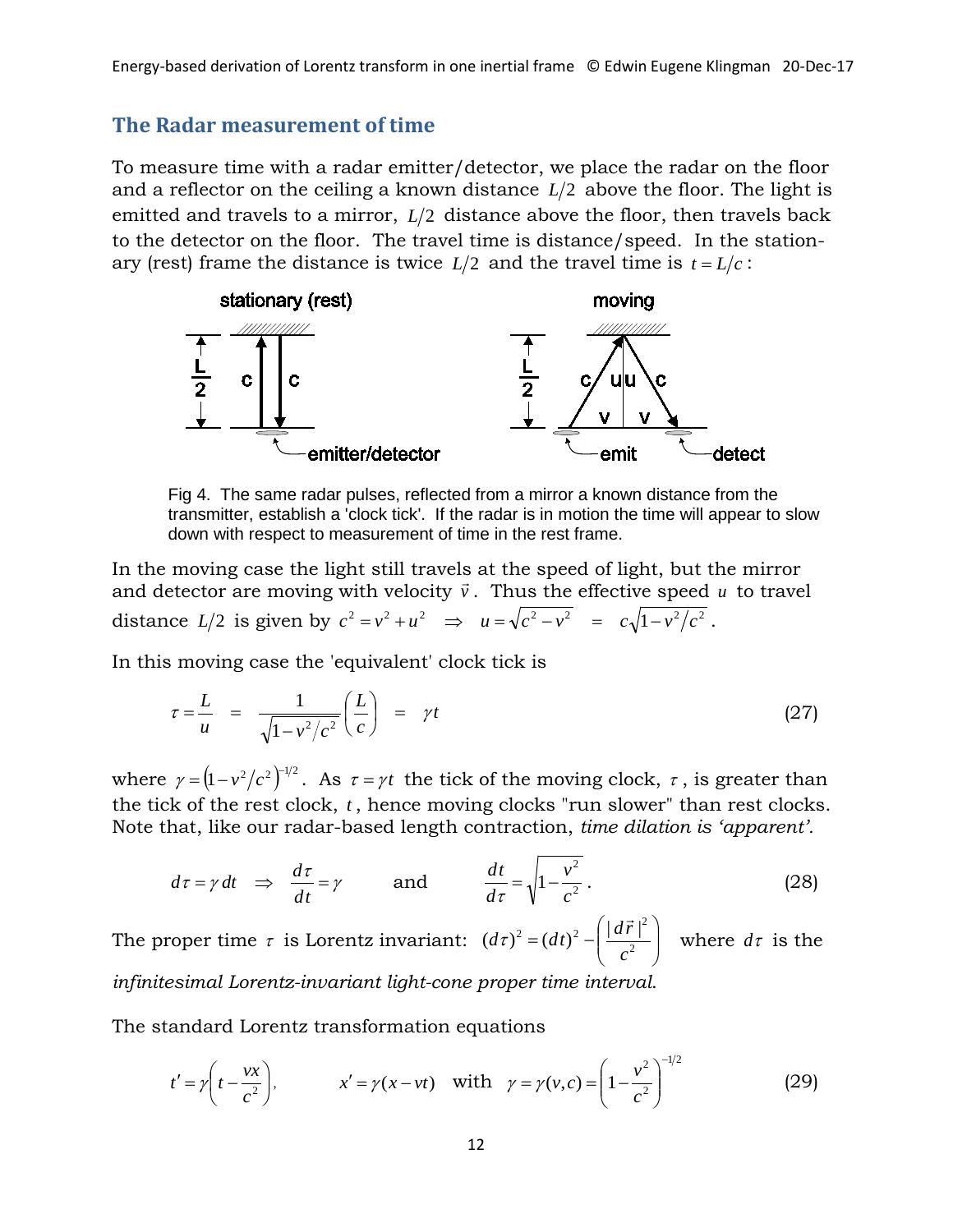constitute a group, and the inverse transformation is

$$
t = \gamma \left( t' - \frac{vx'}{c^2} \right), \qquad x = \gamma (x' - vt') \tag{30}
$$

The *y* and *z* equations remain  $(y' = y, z' = z)$ . Hence any relativistic transformation remains valid when the frames are 'switched' and  $\nu$  is replaced by  $-\nu$ .

## **Summary of energy-based Lorentz transformation**

This treatment minimizes relativistic time dilation, treated elsewhere. We quote Rindler1 about Einstein's relativistic postulate:

*"Light propagates the same in all inertial frames… It is not for us to ask how!"*

If it made sense, we could ask how, so Rindler is admitting that it doesn't make sense. Rindler, as do most relativity texts, bases his derivation on Einstein's postulate of multiple "inertial frames":

*"An inertial frame is one in which spatial relations, as determined by rigid scales at rest in the frame, are Euclidian and in which there exists a universal time…* [such that Newton's laws of inertia hold.]" (p.5)

Einstein's attachment of *a universal time* to a moving object essentially creates a *real physical world* with separate space and time in which objects exist and obey Newton's laws. As Rindler notes (p.8)

*"Thus if a light signal recedes from me and I transfer myself to ever fastermoving frames in pursuit of it, I shall not alter the velocity of that light signal relative to me by one iota. This is totally irreconcilable with our classic concepts of space and time."*

Einstein's principle that is irreconcilable with classical physics leads to such issues as

*…a man carrying a 20-foot pole into a 10-foot garage' by running at*   $v = 0.886c$ .

*despite* that Rindler admits

*"No direct experimental verification of length contraction has yet been attempted."*

We derive the Lorentz transformation based on <u>one real world</u> ("inertial frame") using classical concepts of space, time, and energy. Rindler's derivation of the LT is based on Einstein's postulates, AP French2 in *Special Relativity*, takes the same approach (pp.63-83) to deriving it. Similarly, Dixon 3, in *Special Relativity*, follows this path to Lorentz (pp. 1-28). In this manner Jurgen Freund 4, (pp. 37-43)